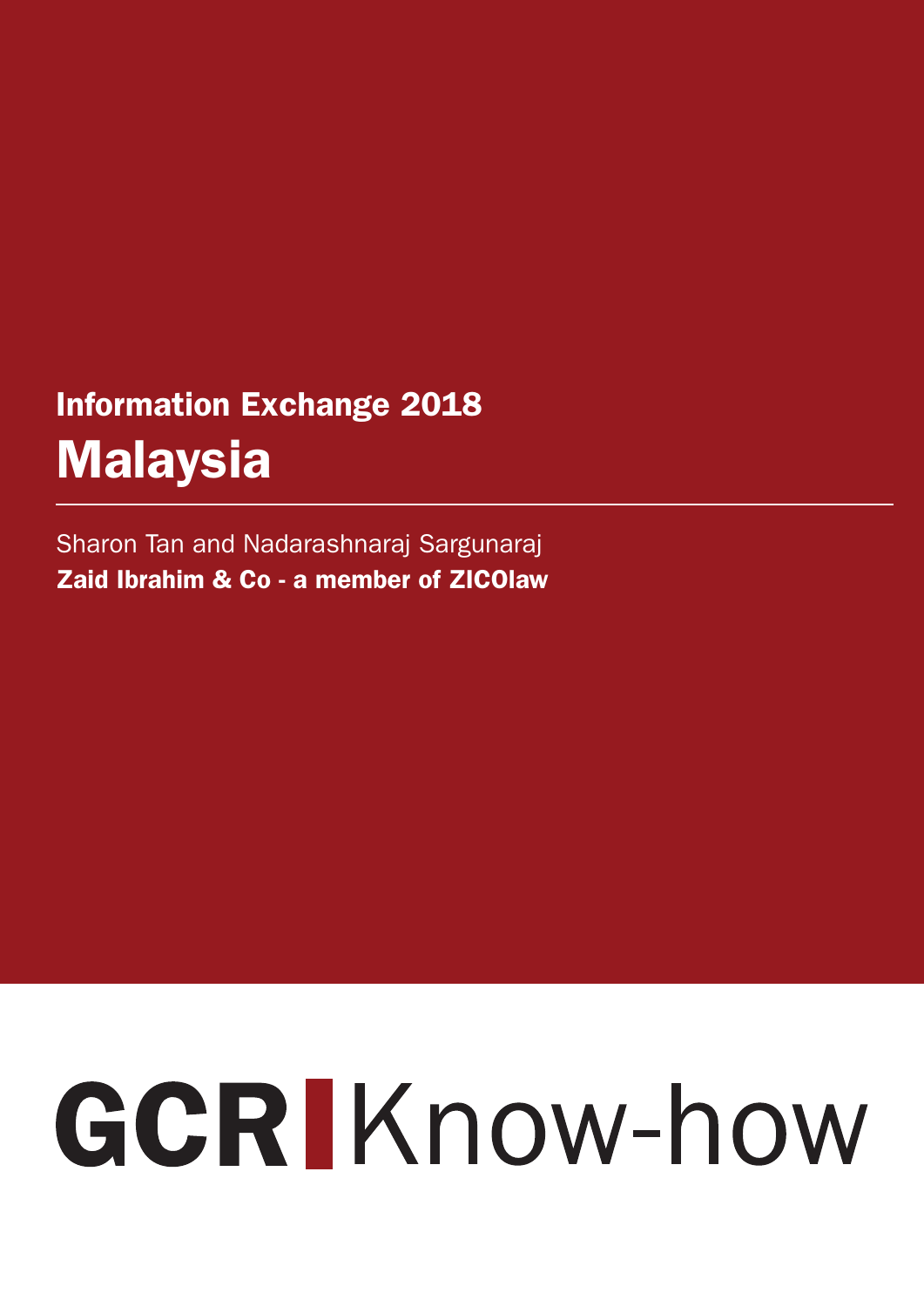### Information Exchange 2018 Malaysia

#### Sharon Tan and Nadarashnaraj Sargunaraj Zaid Ibrahim & Co - a member of ZICOlaw

#### 1 Describe the principal competition rules governing information exchange in your jurisdiction.

The Competition Act 2010 (Competition Act), which came into effect on 1 January 2012, introduced general competition law for all markets in Malaysia except those carved out for sector regulators including the Communications and Multimedia Act 1998 in relation to the network communications and broadcasting sectors, the Energy Commission Act 2001 in relation to the energy sector and the Malaysian Aviation Commission Act 2015 (Malaysian Aviation Commission Act) in relation to the aviation services sector. The Gas Supply (Amendment) Act 2016 has also introduced general competition law provisions to the Gas Supply Act 1993, which is applicable to the Malaysian gas market. Activities regulated under the Petroleum Development Act 1974 and the Petroleum Regulations 1974, in relation to upstream operations comprising the activities of exploring, exploiting, winning and obtaining petroleum whether onshore or offshore of Malaysia, are also excluded from the application of the Competition Act. In addition, the Postal Services Act 2012 introduced general competition law applicable to the postal market, which is also under the purview of the Malaysian Communications and Multimedia Commission.

The Competition Act is enforced by the Malaysia Competition Commission (MyCC).

There is no express provision on "information exchanges" in the Competition Act. Information exchanges are assessed under section 4 in relation to anticompetitive agreements between enterprises (Chapter One Prohibition), which is to a large extent similar to article 101 of the Treaty on the Functioning of the European Union (TFEU).

The Chapter One Prohibition prohibits horizontal or vertical agreements between enterprises that have the object or effect of significantly preventing, restricting or distorting competition in any market for goods or services. "Agreement" is defined widely to mean any form of contract, arrangement or understanding, whether or not legally enforceable, between enterprises, and includes a decision by an association and concerted practices. With this wide definition, the Chapter One Prohibition would apply to oral and written contracts, regardless of whether they are legally enforceable (eg, tacit understanding between parties or gentlemen's agreement).

Section 4(2) of the Competition Act deems certain agreements between competing enterprises as having the object of significantly preventing, restricting or distorting competition. This means that the MyCC need not examine the anticompetitive effect of horizontal agreements that:

- fix, directly or indirectly, a purchase or selling price or any other trading conditions;
- share markets or sources of supply;
- limit or control production, market outlets or market access, technical or technological development or investment; or
- constitute bid rigging.

Anticompetitive information exchanges would be dealt with similarly in the sector regulations.

#### 2 Which bodies are responsible for enforcing competition rules on information exchange in your jurisdiction?

The MyCC, a body corporate established under the Competition Commission Act 2010, enforces the Competition Act, which applies across all sectors except sectors excluded from the application of the Competition Act (see question 1). The Malaysian Communications and Multimedia Commission enforces competition law in the communications sector, while the Energy Commission oversees competition in the energy and gas sectors. In addition, the Postal Services Act 2012 introduced general competition law applicable to the postal market, which is also under the purview of the Malaysian Communications and Multimedia Commission. Competition in the aviation services market comes under the purview of the Malaysian Aviation Commission pursuant to the Malaysian Aviation Commission Act 2015.

#### 3 Describe the types of information exchanges that may be caught under the competition rules in your jurisdiction.

Information exchanges would be assessed under the Chapter One Prohibition (ie, in relation to anticompetitive agreements and concerted practices between enterprises) whether they are competitors (horizontal) or noncompetitors (vertical).

In its Guidelines on Chapter One Prohibition, the MyCC has explained that information sharing can reduce the uncertainty that competitors will face and therefore reduces competition significantly. Sharing of price information could fall within the conduct deemed to have the object of "significantly preventing, restricting or distorting competition in the market" as stated in section 4(2) of the Competition Act.

Strategic information on price may include information about actual, recent or future prices (for example, discounts and rebates), production costs, quantities, turnover, sales, capacity and investment.

The Guidelines further state that non-price information-sharing will be assessed on a case-by-case basis. In general, the frequent exchange of confidential information in a market with fewer competitors is more likely to have a significant effect on competition. In addition, the exchange of information between competitors that is not provided to consumers is also likely to have a significant adverse effect on competition.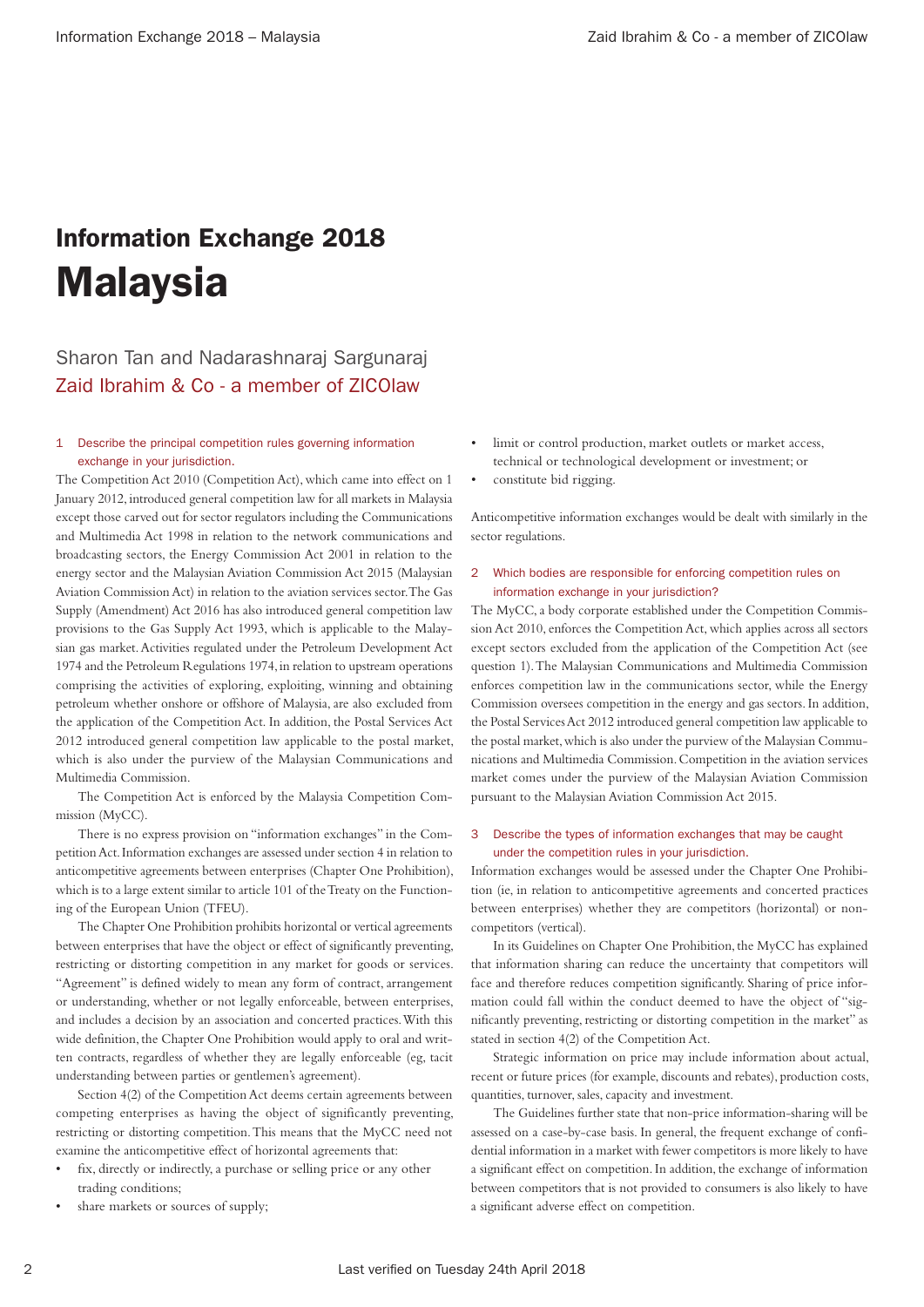Information that is genuinely public, aggregated or historical is less likely to pose a competition law risk. While the frequency of information exchange can be an important consideration, a single exchange information may still be anticompetitive under the Chapter One Prohibition.

#### Are some information exchanges regarded as more serious breaches of the competition rules than others?

The nature of the information exchanged would be important for the analysis. In general, the MyCC has stated in its Guidelines on Chapter One Prohibition that exchanging current price information may facilitate price fixing and may be deemed to be significantly anticompetitive and in breach of the Chapter One Prohibition. Exchange of other strategic information that is likely to have an impact on pricing such as quantities, capacities, cost and demand may also be deemed to be significantly anticompetitive.

#### 5 To what extent is it necessary for an information exchange to have a negative effect on competition to prove a competition infringement in your jurisdiction?

If the object of the information exchange is highly likely to have a significant anticompetitive effect, then the MyCC may find the agreement to have an anticompetitive object. Once an anticompetitive object is shown, the MyCC does not need to examine the anticompetitive effect of the agreement. However, if the anticompetitive object is not found, the agreement may still infringe the Competition Act if there is an anticompetitive effect.

#### 6 What types of information exchanges are not caught by the competition laws in your jurisdiction? For example, are certain types of information exchanges viewed as pro-competitive?

There is no presumption or guideline specifically on information exchange being viewed as pro-competitive.

The MyCC indicates in its Guidelines on Chapter One Prohibition that in general, certain agreements are unlikely to be considered to have significant anticompetitive effect. For horizontal agreements, these are where the parties are competitors, a combined market share (of both competitiors) of less than 20 per cent is unlikely to significantly affect competition. For vertical agreements, these are where the parties are non-competitors and none of the parties individually has a share exceeding 25 per cent in the relevant market. However, these safe harbour provisions may not apply to hardcore infringements.

Any agreement that raises competition law issues can nevertheless be relieved from liability where the criteria in section 5 are proven. In principle, no activity is precluded from the application of section 5, which allows parties to an agreement that restricts competition to defend the restriction based on pro-competitive grounds.

Section 5 provides that an anticompetitive agreement prohibited under the Chapter One Prohibition may be relieved from liability where all of the following criteria are proven by the parties to the agreement:

- there are significant identifiable technological, efficiency or social benefits directly arising from the agreement;
- the benefits could not reasonably have been provided without the agreement having the anticompetitive effect;
- the detriment to competition is proportionate to the benefits provided; and
- the agreement does not eliminate competition in respect of a substantial part of the goods or services.

All four criteria must be met and the parties claiming this relief have the onus of proving that the benefits gained are passed on to the consumers.

In practice, it is unlikely for hardcore cartels (such as price fixing) to be able to satisfy the relief of liability criteria under section 5.

#### 7 To what extent can public information be caught under the competition rules governing information exchange in your jurisdiction?

In general, the exchange of genuinely public information is unlikely to infringe the Chapter One Prohibition. Public information must be equally accessible to all competitors and customers and thus will be non-strategic for competition law purposes.

However, publication of simultaneous price movements may be indicative of cartel conduct. In the Container Depot Operator's case (see question 13), the publication of similar depot gate charges by the container depot operators at the same time raised alarm bells.

#### 8 Are there any specific competition rules in place for certain types of information exchange or certain sectors?

See question 1. The general principles on anticompetitive conduct are broadly similar except that sector regulations are administered by the relevant sector regulators. There are no prescribed safe harbours or block exemptions specifically for information exchange.

The Malaysian Aviation Commission's Guidelines on Anti-Competitive Agreements (MAVCOM's Guidelines) define concerted practice to include exchange of information between competing enterprises relating to their respective pricing practices or output plans where there is an understanding that such an exchange would reduce strategic uncertainties in the market and facilitate collusion between these enterprises.

Several categories of agreements between competitors may be deemed to have the object of significantly preventing, restricting or distorting competition in any aviation service market. This includes an agreement with the object to directly or indirectly fix a purchase or selling price or any other trading conditions in connection with aviation services.

Indirect price-fixing may occur through, among other things:

- sharing of price lists before prices are increased, either directly or indirectly, through an association;
- requiring competitors to consult each other before setting their respective prices to be imposed on buyers; or
- sharing of information on demand forecast or factors to be considered in setting prices in the future.

MAVCOM's Guidelines set out several non-exhaustive examples of information sharing that may have the effect of significantly preventing, restricting or distorting competition in an aviation service market, including:

- sharing of information regarding price particularly if it involves prospective or real-time information; and
- sharing of non-price information, if it could inform competitors of each other's strategies which may significantly prevent, restrict or distort competition in an aviation service market.

The sharing of information is more likely to have a significant anticompetitive effect if the number of competitors in a relevant aviation service market is small and these competitors frequently exchange confidential information amongst themselves.

In determining whether or not information sharing falls within the prohibition on anticompetitive agreements, several factors such as the type of information shared, whether the information is prospective or historical, the frequency of the information shared and the level of detail of the information, among others, will be considered by MAVCOM.

#### 9 Have public bodies in your jurisdiction published any guidance on the competition rules governing information exchange?

See question 3. The MyCC's Guidelines on Chapter One Prohibition provides guidance on information exchange under the Competition Act.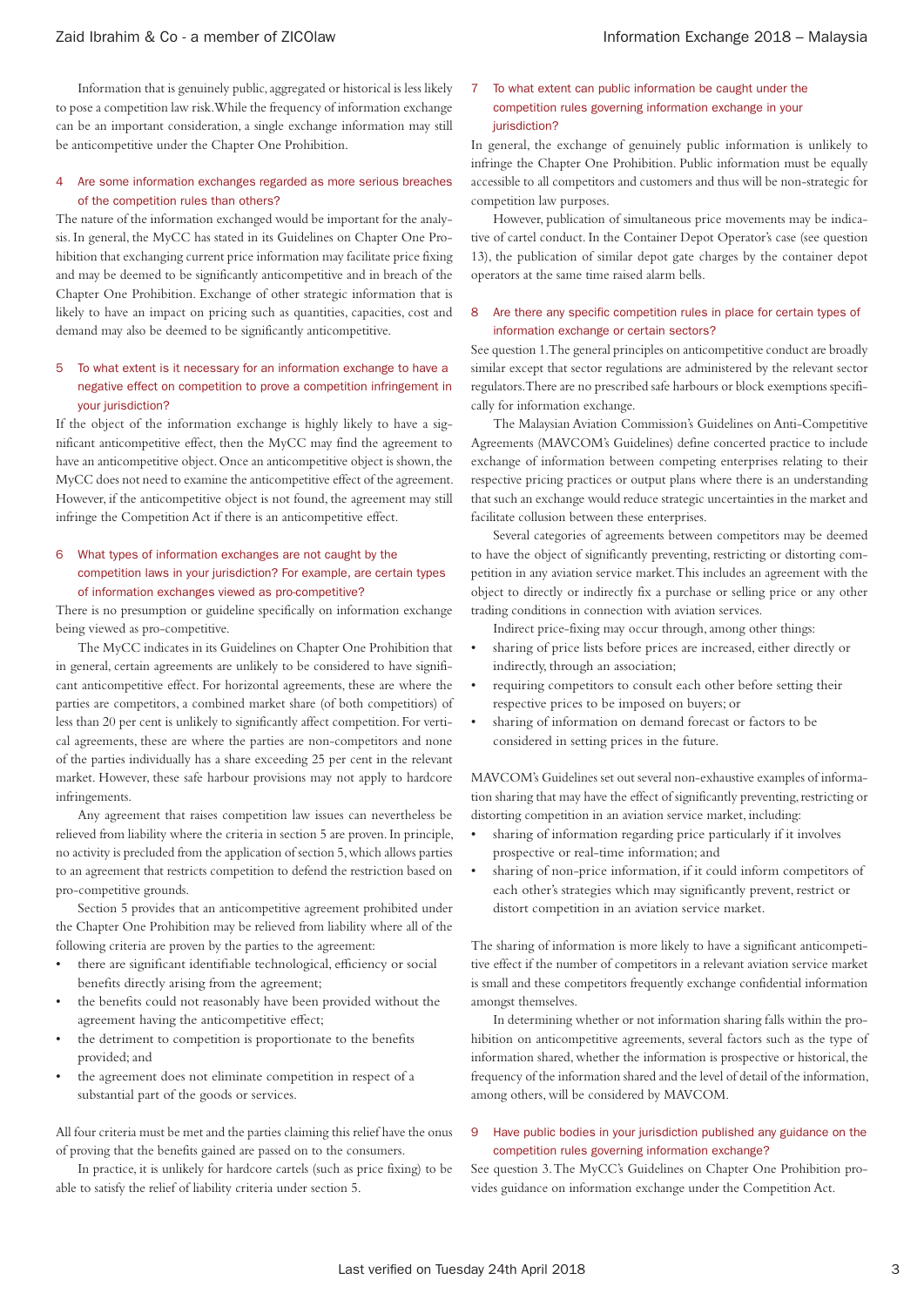In addition, the MAVCOM's Guidelines on Anti-Competitive Agreements provide guidance on information exchange under the Malaysian Aviation Commission Act. See question 8.

#### 10 What defences are available for information exchanges caught by the competition laws in your jurisdiction.

Any agreement that is in breach of the Chapter One Prohibition may be relieved of liability if the parties to the agreement can show that there are pro-competitive benefits brought about by the restrictions that outweigh the detriments (section 5 of the Competition Act). See question 6.

Although theoretically any Chapter One Prohibition may be capable of relief from liability under section 5, in practice it is unlikely that hardcore cartels will be able to fulfil the conditions in section 5.

In an information exchange scenario, these criteria may be met where the information shared is non-price information on standards, new technologies, etc, that can improve competition in the market and where the information shared does not reduce uncertainty in the market.

#### 11 What is the standard of proof and on whom does the burden of proof fall in information exchange cases? Are there any scenarios in which the burden of proof is or could be reversed?

The burden of proof is on the MyCC to establish by evidence, on a balance of probabilities, that the agreement has the object or effect of significantly preventing, restricting or distorting competition in any market for goods or services.

The term "object" is not defined in the Competition Act. According to the MyCC's Guidelines on the Chapter One Prohibition, the MyCC in general will not just examine the actual common intention of the parties to an agreement, but also assess the aims pursued by the agreement in the light of the agreement's economic context. If the object of an agreement is highly likely to have a significant anticompetitive effect, then the MyCC may find the agreement to have an anticompetitive object.

Section 4(2) of the Competition Act deems certain agreements between competing enterprises as having the object of significantly restricting competition. This means that the MyCC need not examine the anticompetitive effect of certain categories of horizontal agreements, including agreements to:

- fix a purchase or selling price or any other trading conditions;
- share markets or sources of supply;
- limit or control production, market outlets or market access. technical or technological development or investment; or
- constitute bid rigging.

If an anticompetitive object is proven (or deemed), then the MyCC does not need to examine the anticompetitive effect of the agreement, and thus can make a finding of infringement even before the anticompetitive effect manifests. However, if an anticompetitive object is not found, the agreement may still breach the Competition Act if the MyCC can establish that there is an anticompetitive effect.

No anticompetitive agreement is per se unlawful. Any agreement that is prohibited under section 4 may be relieved of liability if the parties to the agreement can show that there are pro-competitive benefits brought about by the restrictions that outweigh the detriments (see question 6).

The Guidelines on Chapter One Prohibition provide that the sharing of price information in particular may be deemed to have the object of significantly preventing, restricting or distorting competition as provided under section 4(2) of the Competition Act. In such cases, the MyCC would not have to prove that the information exchange has anticompetitive effects in the relevant market for goods or services.

#### 12 What are the sanctions for anticompetitive information exchanges in your jurisdiction?

Upon finding an infringement of the Chapter One Prohibition, the MyCC:

- must require that the infringement cease immediately;
- may specify steps that are required to be taken by the infringing enterprise, which appear to the MyCC to be appropriate for bringing the infringement to an end;
- may impose a financial penalty of up to 10 per cent of the enterprise's worldwide turnover over the period during which the infringement occurred; or
- may give any other direction it deems appropriate.

#### 13 Describe any recent cases in the area of information exchange of note in your jurisdiction and how they were decided.

Although there has not been a case where a finding of infringement has been issued solely based on information sharing between competitors, there have been cases where the MyCC has relied on information sharing as evidence of anticompetitive collusion.

In the Container Depot Operator's case (1 June 2016, MyCC File Reference 700.2.005.2013) the MyCC issued its decision against an information technology service provider to the shipping and logistics industry and four container depot operators for price fixing. The final decision states that Containerchain (M) Sdn Bhd (Containerchain), the information technology service provider, had engaged in concerted practices with several container depot operators (CDO) resulting in the operators increasing the depot gate charges from MYR5 to MYR25. The MyCC also alleged that the concerted practice resulted in the CDOs offering a rebate of MYR5 to hauliers on the agreed depot gate charges.

Although Containerchain did not operate in the same level of the supply chain with the CDOs, Containerchain was nonetheless found to have entered into vertical agreements by way of concerted practices, when it coordinated the exchange of information between the CDOs on their revisions to depot gate charges and rebates to hauliers.

The MyCC held that Containerchain had influenced the behaviour of the CDOs by bringing the CDOs together in meetings, disseminating and sharing information about their revised depot gate charges and coordinating the implementation of the revised depot gate changes (among other matters).

In the Malaysian Airline System Berhad, AirAsia Berhad and AirAsia X Sdn Bhd's case (31 March 2014, MyCC Reference No: MyCC.0001.2012), the MyCC found that the parties had infringed the Chapter One Prohibition by entering into an agreement with the object of sharing of markets within the air transport services sector in Malaysia. In 2011, parties entered into a collaboration agreement which involved a share swap and an agreement that Malaysian Airline System Berhad (MAS) was to be only a full-service premium carrier, while AirAsia Berhad and AirAsia X Sdn Bhd (AirAsia) will be regional low-cost and medium to long haul cost carriers. The evidence relied on by the MyCC includes the setting-up of a joint collaboration committee that had access to both parties' information and management to ensure that the collaboration is implemented.

In the Sibu Confectionery and Bakery Association's case (12 February 2015, MyCC.0045.2013), the MyCC found 15 members of the Sibu Confectionery Bakery Association liable for agreeing to increase the price of confectionery and bakery products. The MyCC had relied on evidence that the enterprises had agreed during the association's annual general meeting to increase the prices of the products due to the increase in the prices of flour, sugar, red beans, green beans, diesel, electricity, rental rates of the shops and the implementation of the minimum wage policy.

From its enforcement track record, the MyCC has been vigilant against competitors who use trade associations as a platform for cartel conduct (including exchanging sensitive information and price fixing).

#### 14 Describe any recent changes to legislation in your jurisdiction that may have an impact on information exchanges.

There have been no recent changes to the Competition Act that may impact information exchanges.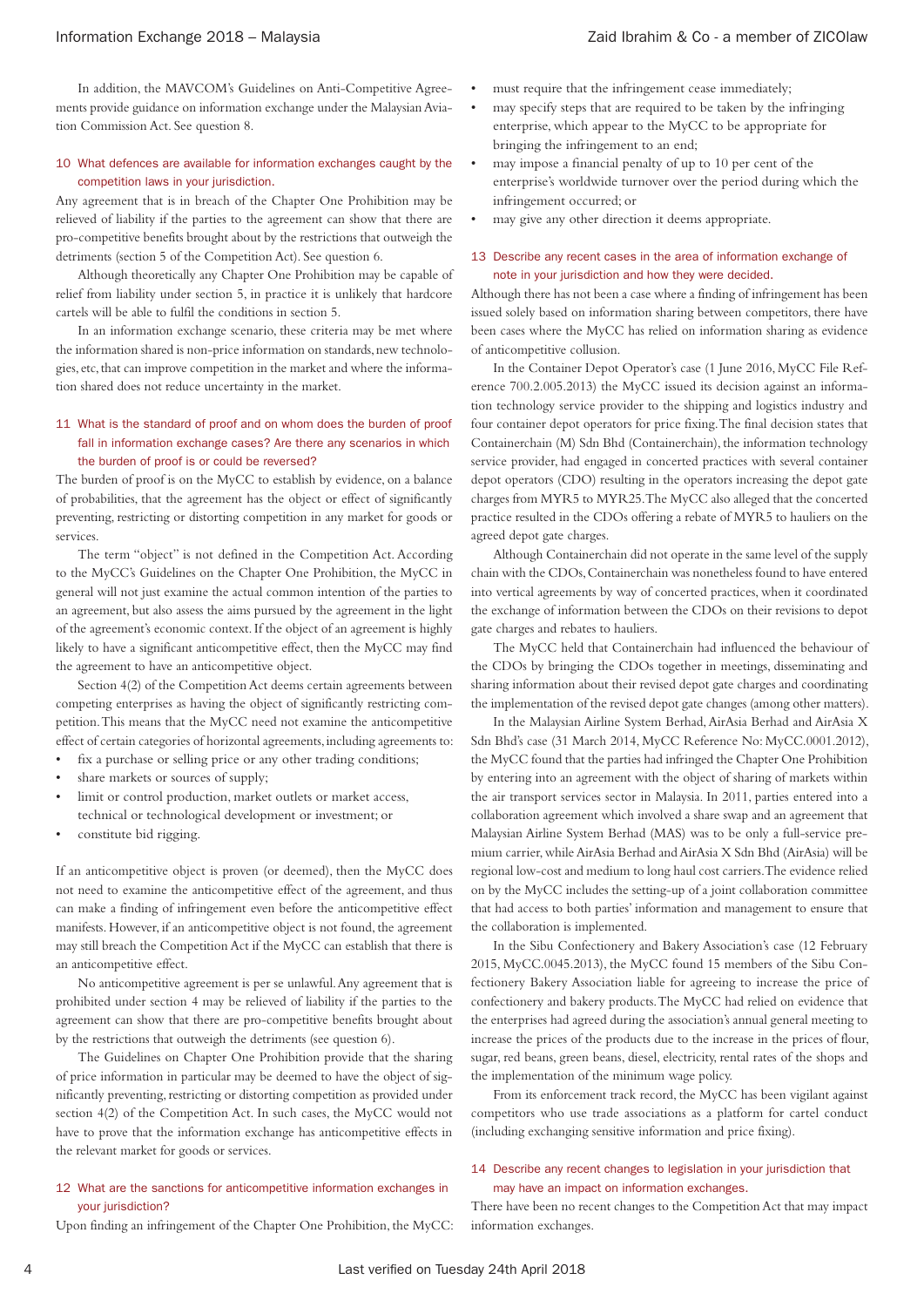15 Are there any proposals to reform the rules governing information exchange in your jurisdiction?

No.

16 Are there any other noteworthy characteristics or practical examples specific to your jurisdiction?

In the Container Depot Operator's case, Containerchain was not a CDO. However, the MyCC found that there was concerted practice where information was exchanged via Containerchain as a conduit. This case shows that there is an "agreement" even if a third party, not involved in the market as a competitor, facilitated the anticompetitive agreement. This is a departure from the usual cases of information exchange involving coordination between competitors.

Although the MyCC did not refer to AC Treuhand v Commission, the Container Depot Operator's case confirms that a third-party intermediary can be held liable for facilitating a cartel.